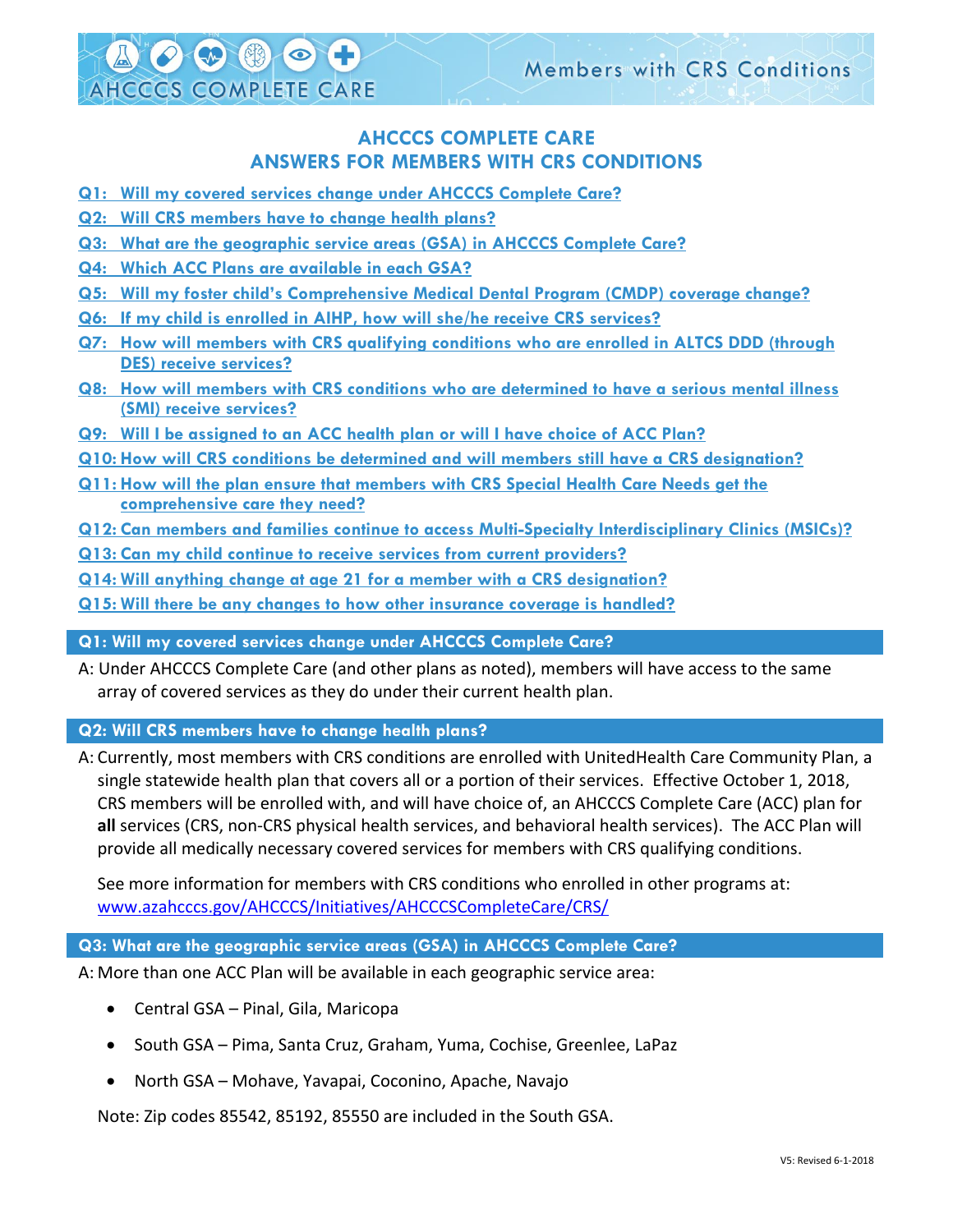# **Members with CRS Conditions**

#### <span id="page-1-0"></span>**Q4: What are the available ACC Plans in each geographic service area (GSA)?**

A: A: See the ACC Plans in each GSA at http://www.azahcccs.gov/ACC.

SA J

**AHCCCS COMPLETE CARE** 

#### <span id="page-1-1"></span>**Q5: Will my foster child's Comprehensive Medical Dental Program (CMDP) coverage change?**

A: Children in foster care who have CRS conditions will receive all physical health services, including services for their CRS condition, from CMDP. Like all children in foster care, they will transition to the Regional Behavioral Health Authority (RBHA) in their area for behavioral health services. AHCCCS and CMDP are evaluating future integration options for foster children, with a target date of 2020.

#### <span id="page-1-2"></span>**Q6: If my child is enrolled in AIHP, how will she/he receive CRS services?**

A: The American Indian Health Program (AIHP will provide physical and behavioral health services, including CRS services, to children enrolled in that program..

# <span id="page-1-3"></span>**Q7: How will members with CRS qualifying conditions who are enrolled in ALTCS DDD (through DES) receive services?**

A: Members with developmental disabilities and CRS conditions who are enrolled in Arizona Long Term Care will remain with UnitedHealthcare Community Plan for physical health services related to their CRS conditions and for all behavioral health services. These members will use their assigned DDD health plan for all non-CRS related physical health services. Find more information about plans to integrate ALTCS/DDD services at: [https://des.az.gov/services/disabilities/developmental](https://des.az.gov/services/disabilities/developmental-disabilities/integrated-health-plan)[disabilities/integrated-health-plan.](https://des.az.gov/services/disabilities/developmental-disabilities/integrated-health-plan)

# <span id="page-1-4"></span>**Q8: How will members with CRS conditions who are determined to have a serious mental illness (SMI) receive services?**

A: Any member with a CRS condition who is determined to have an SMI (and who is not enrolled with DES/DDD) will move to the RBHA for all physical, behavioral, and CRS services.

<span id="page-1-5"></span>**Q9: Will I be assigned to an ACC health plan or will I have choice of ACC Plan?**

A: Members will initially be assigned to an available ACC plan or a plan with other family members assigned to it. Members will be notified of that assignment by the end of June 2018, and can elect to change plans (within their GSA) during the month of July.

#### <span id="page-1-6"></span>**Q10: How will CRS conditions be determined and will members still have a CRS designation?**

A: The CRS application and referral process will remain essentially the same. Members will continue to be referred to the AHCCCS Division of Member Services for CRS determination. ACC health plans will be notified when a member has been determined to have a CRS condition, and should ensure first provider visit within 30 days of CRS designation

## <span id="page-1-7"></span>**Q11: How will the health plans ensure that members with CRS Special Health Care Needs get the comprehensive care they need?**

A: The ACC and other plans will assign care coordinators who will ensure a first provider visit within 30 days of CRS designation. In addition, an initial service plan and a comprehensive service plan will be coordinated and developed by the plan and the providers.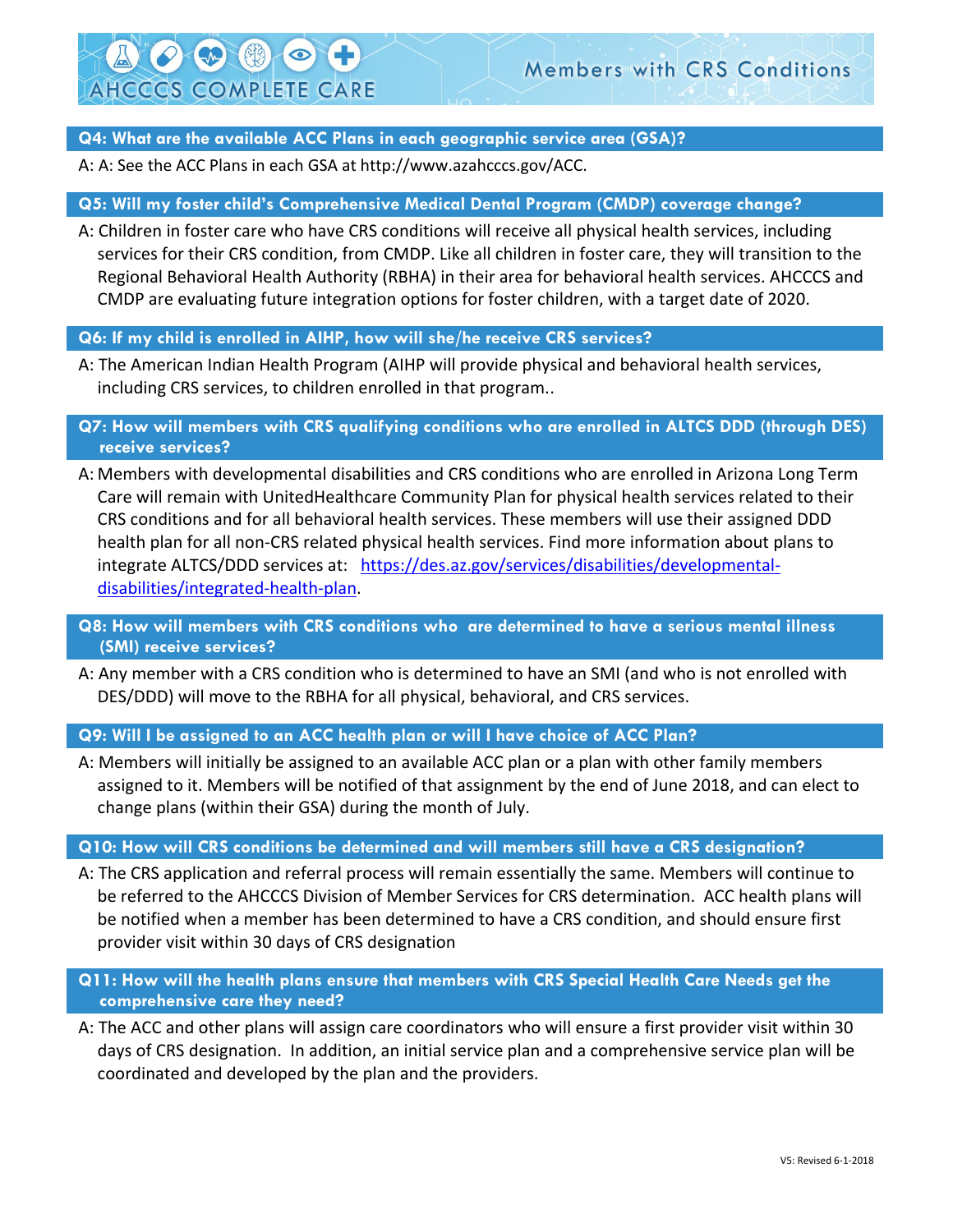ACC and other plans will be required to treat all members with CRS qualifying conditions as a child/young adult with special health care needs. The health plan will recognize that in addition to a primary care provider, children/young adults with CRS qualifying conditions may receive services from subspecialists who manage care related to their condition(s) and coordinate with other specialty services.

Services should be provided using an integrated family-centered, culturally competent, multispecialty, interdisciplinary approach that includes the following elements:

- A process for using a centralized, integrated medical record that is accessible to the health plan and service providers consistent with Federal and State privacy laws to facilitate wellcoordinated care,
- A process for developing and implementing a Service Plan accessible to the health plan and service providers that is consistent with Federal and State privacy laws that contains the clinical, medical, and administrative information necessary to monitor coordinated treatment plan implementation, and
- Collaboration with individuals, groups, providers, organizations and agencies charged with the administration, support or delivery of services for persons with special health care needs.

# <span id="page-2-0"></span>**Q12: Can members and families continue to access Multi-Specialty Interdisciplinary Clinics (MSICs)?**

A: Yes, families can use MSICs in their area and community based providers in the plan's network. Health plans will be required to offer current MSICs in their network in the geographic area they are serving. If a plan is not successful with a long-term contract with an MSIC and the MSIC agrees, the ACC Plan shall allow members to use the MSICs for non-emergency conditions while the health plan contracts with a new MSIC.

# <span id="page-2-1"></span>**Q13: Can my child continue to receive services from current providers?**

**END** 

**AHCCCS COMPLETE CARE** 

A: Parents and members should review the network of each ACC plan to determine which plan to enroll with to ensure continued access to current providers.

Transition requirements for all ACC plans require that members who are receiving an active course of treatment, identified in the service plan for a serious and chronic physical, developmental or behavioral health condition, be allowed to receive the services from their established provider for the duration of their treatment or six months; whichever occurs first, regardless of whether or not the specialist participates in the health plan's provider network. However, it should be noted that even with this above requirement, a provider may choose not to see a member enrolled with a plan the provider does not participate with.

## <span id="page-2-2"></span>**Q14: Will anything change at age 21 for a member with a CRS designation?**

A: **Members enrolled in ACC**: Starting October 1, 2018, for ACC members, the CRS designation will be discontinued at age 21. However, the ACC Plan will receive information from AHCCCS identifying the adult member as former CRS and the member will be considered an adult with special health care needs.